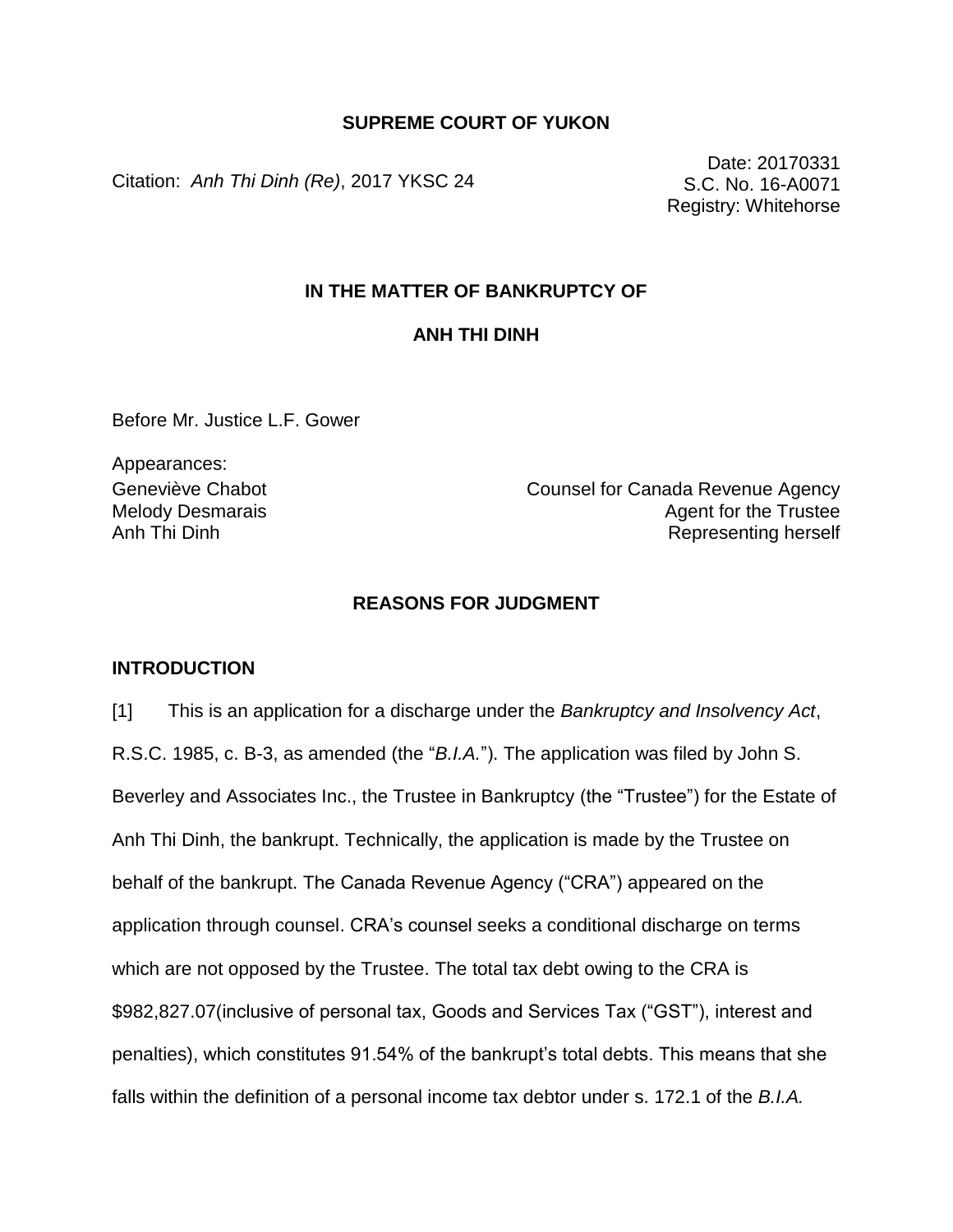[2] Thus, although the application purports to be under s. 172 of the *B.I.A.*, because Ms. Dinh is a personal income tax debtor under s. 172.1, it is that section which must govern this tax-driven bankruptcy. Section 172.1(3) provides that on the hearing of an application for discharge, the court shall, after taking into account the factors in s. 172.1(4), which I will come to shortly:

- a) refuse the discharge of a bankrupt;
- b) suspend the discharge for such period as the court thinks proper; or
- c) require the bankrupt, as a condition of her discharge, to perform such acts, pay such moneys, consent to such judgments or comply with such other terms as the court may direct.

[3] The principal condition which the CRA seeks to attach to the discharge is that the bankrupt repay 20%, or \$196,565.41, of the total tax debt, before the discharge becomes effective. The CRA is content that the bankrupt repay this sum by monthly payments of as little as \$200, or such other lump sums as she may be able to make, without any penalty. The CRA also asks for a condition that the bankrupt receive treatment and counselling for her gambling addiction before the discharge becomes effective. The Trustee does not oppose either request.

[4] The four factors which the court must take into account in this application are set out in s. 172.1(4):

- a) the circumstances of the bankrupt at the time the personal income tax debt was incurred;
- b) the efforts, if any, made by the bankrupt to pay the personal income tax debt;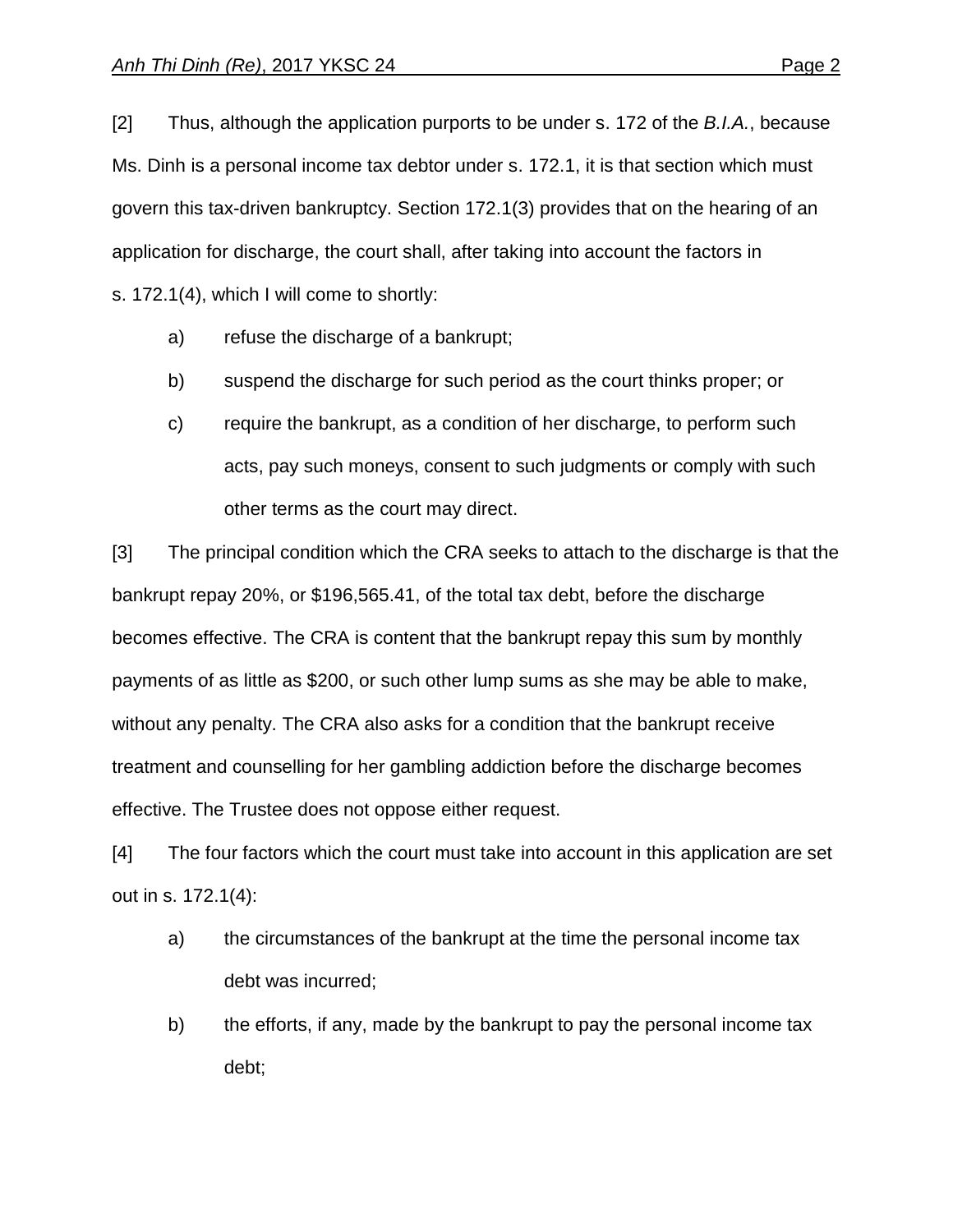- c) whether the bankrupt made payments in respect of other debts while failing to make reasonable efforts to pay the personal income tax debt; and
- d) the bankrupt's financial prospects for the future.
- [5] These, in effect, are the issues on this application.

# **AUDIT REPORT**

[6] The CRA audited the bankrupt for the taxation years 2007 to 2009, inclusive. The CRA documented major discrepancies between the income reported by the bankrupt and her actual net worth, and made adjustments to the bankrupt's income tax and GST calculations for that period. The audit report was sent to the bankrupt for review in January 2012. She has not challenged the report. Accordingly, the results of the audit are deemed to be valid and binding pursuant to s. 152(8) of the *Income Tax Act*, R.S.C., 1985, c. 1  $(5^{th}$  Supp).

| <b>Taxation Year</b> | <b>Total taxable</b><br>income<br>reported | <b>Unaccounted</b><br>for personal<br>expenditures | <b>Unreported</b><br><b>business</b><br><i>income</i> | Net worth<br>discrepancy |
|----------------------|--------------------------------------------|----------------------------------------------------|-------------------------------------------------------|--------------------------|
| 2007                 | \$16,118.00                                | \$73,536.73                                        | \$57,664.45                                           | \$54,400.00              |
| 2008                 | \$13,320.00                                | \$172,117.52                                       | \$167,711.92                                          | \$159,726.00             |
| 2009                 | \$24,480.00                                | \$1,019,706.68                                     | \$949,025.91                                          | \$903,834.00             |

[7] The discrepancies noted by the audit are summarized as follows:

[8] The bankrupt stated that all of her income in 2007 was from employment insurance ("EI") and that \$13,840 of her income in 2009 was from EI.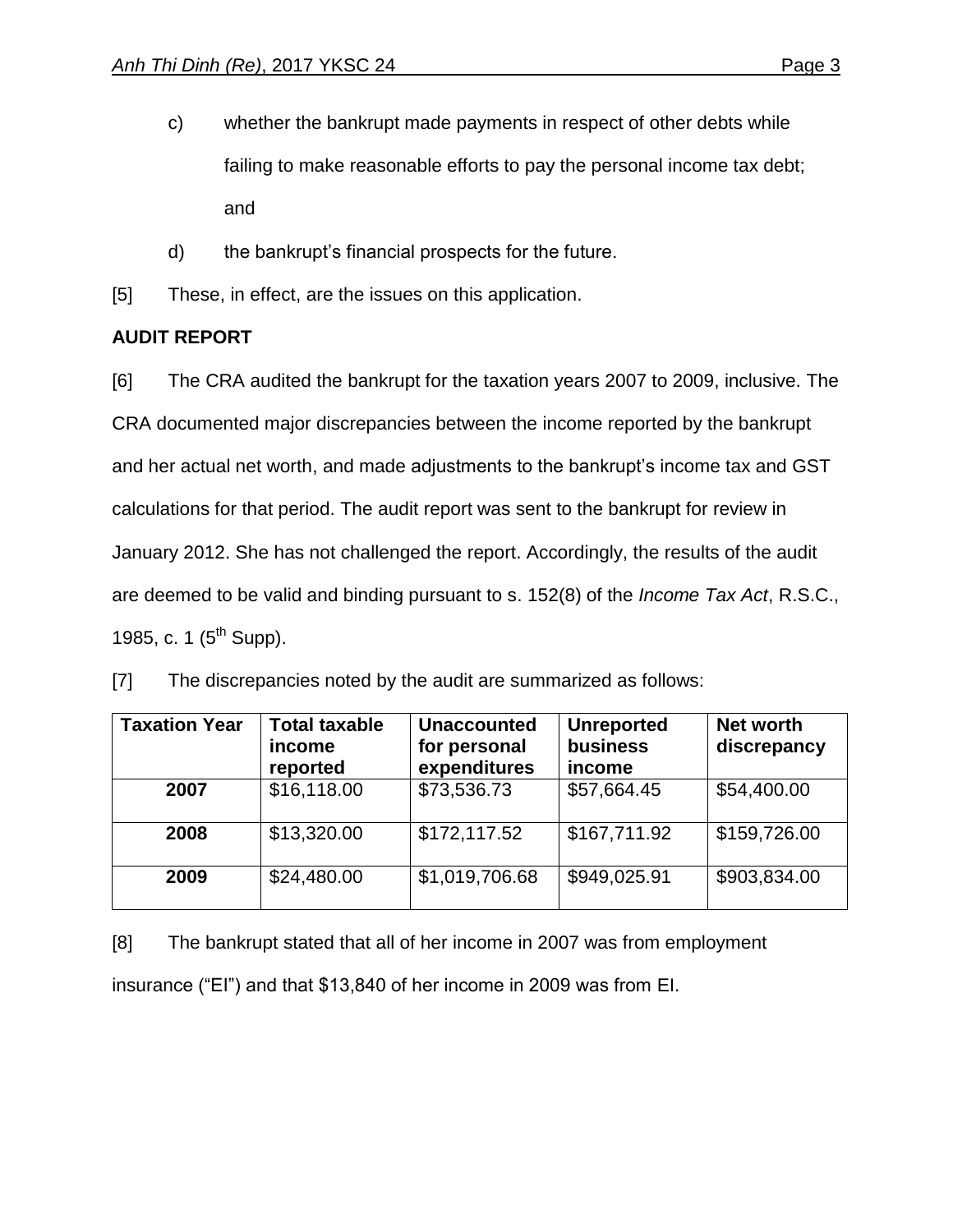[9] The audit detected large amounts of funds and considerable assets moving through the bankrupt's accounts, despite her reported income of less than \$25,000 in each of the three years audited.

[10] As I understand it, because the CRA could not find any other source of income for the bankrupt other than her employment, to the extent that it has determined that the bankrupt received unreported income, this has been deemed to be "business" income, for which the bankrupt not only owes personal income tax, but also GST.

[11] The audit report outlines that the unreported business income during the 3 year period was apparent from cash advances, wire transfers, casino transactions, and bank account withdrawals and transactions from both known and unknown sources.

[12] For example, during the period between 2007 and 2009, the bankrupt incurred non-automotive travel costs (including airfare) totalling:

- $\bullet$  \$4,718.19 (2007);
- \$3,246.13 (2008); and
- $\bullet$  \$7,265.75 (2009)

[13] Also during this period, the bankrupt made various net withdrawals in cash advances totalling:

- \$12,348.40 (2007);
- **\$25,659.09 (2008); and**
- \$71,660.19 (2009)

[14] The audit report also documented that during this period the bankrupt made various substantial cash purchases of casino chips. In 2007, for example, she made one large cash transaction to purchase chips in the amount of \$10,000. In 2008, the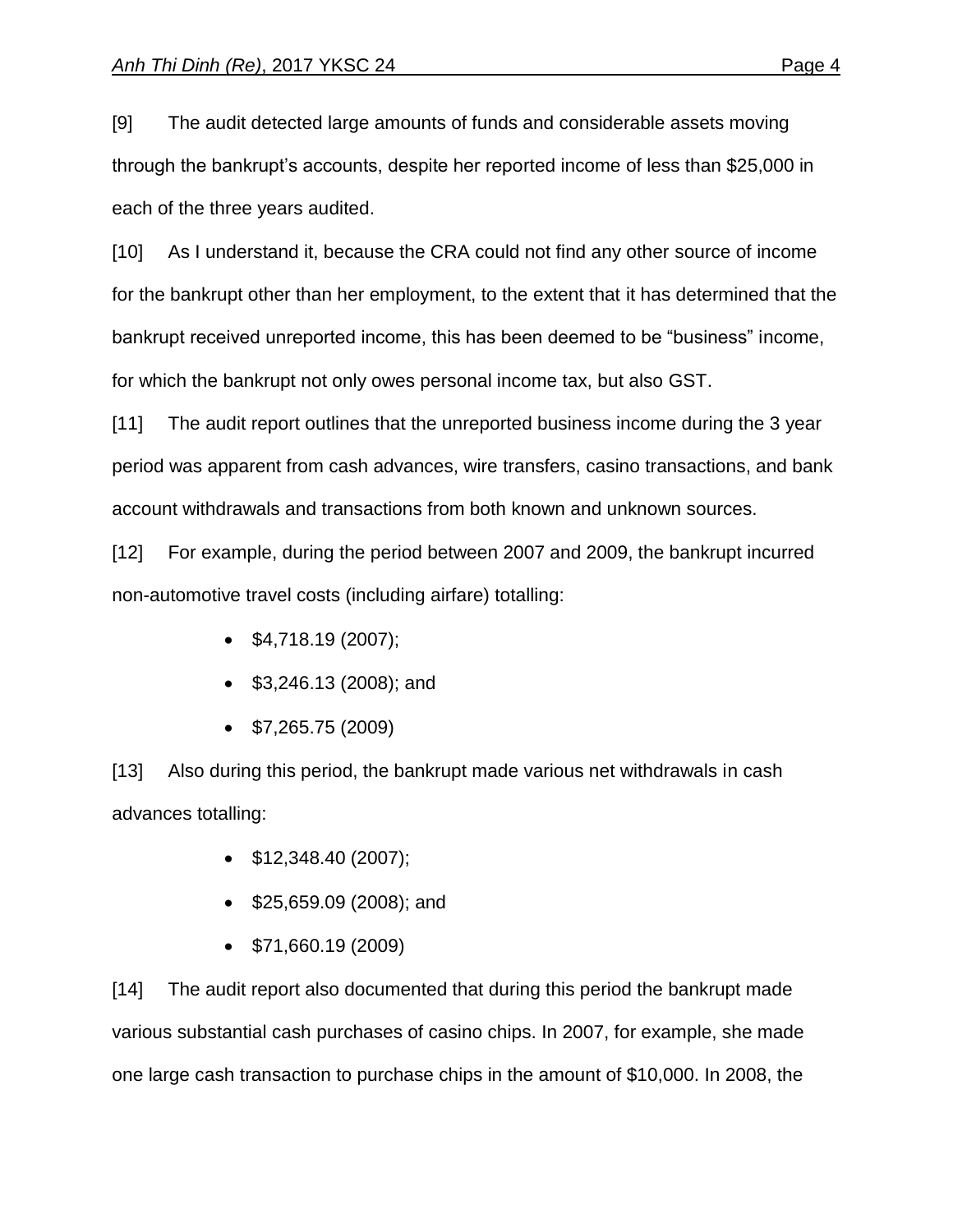bankrupt made cash purchases of casino chips totalling \$79,780. In 2009, the bankrupt's casino transactions totalled \$930,480.

[15] Despite these large unreported personal expenditures by the bankrupt, she nevertheless received various government payments over this period, totalling \$58,494.96, in the form of income tax refunds, child tax benefits, GST refunds, and EI.

#### **BANKRUPT'S CIRCUMSTANCES**

[16] The bankrupt is 58 years old. She is single and has one 17 year old dependant. The bankrupt is presently employed as a deli/produce clerk at a grocery store in Whitehorse. She filed her assignment into bankruptcy with the Trustee on November 19, 2015. At that time, she claimed to be earning a net monthly income of \$1,340, as well as receiving child support payments of \$200 per month. The bankrupt claimed that her only assets were \$200 worth of clothing. She also reported that she sold a 2008 Toyota Highlander motor vehicle in August 2015 for \$10,000, but used \$6,000 of that sum to pay back a debt that she owed to a friend, and spent the remaining amount on clothing and gambling. Finally, the bankrupt claimed under oath, in a supporting document dated November 16, 2015, that the reasons for her financial difficulties were "Costs associated with health challenges".

#### **BANKRUPT'S TESTIMONY**

[17] CRA's counsel summoned the bankrupt to testify at this discharge hearing. This was because, in response to a follow-up request for further information from the CRA, the bankrupt provided a letter dated January 4, 2017 which included new and contradictory information.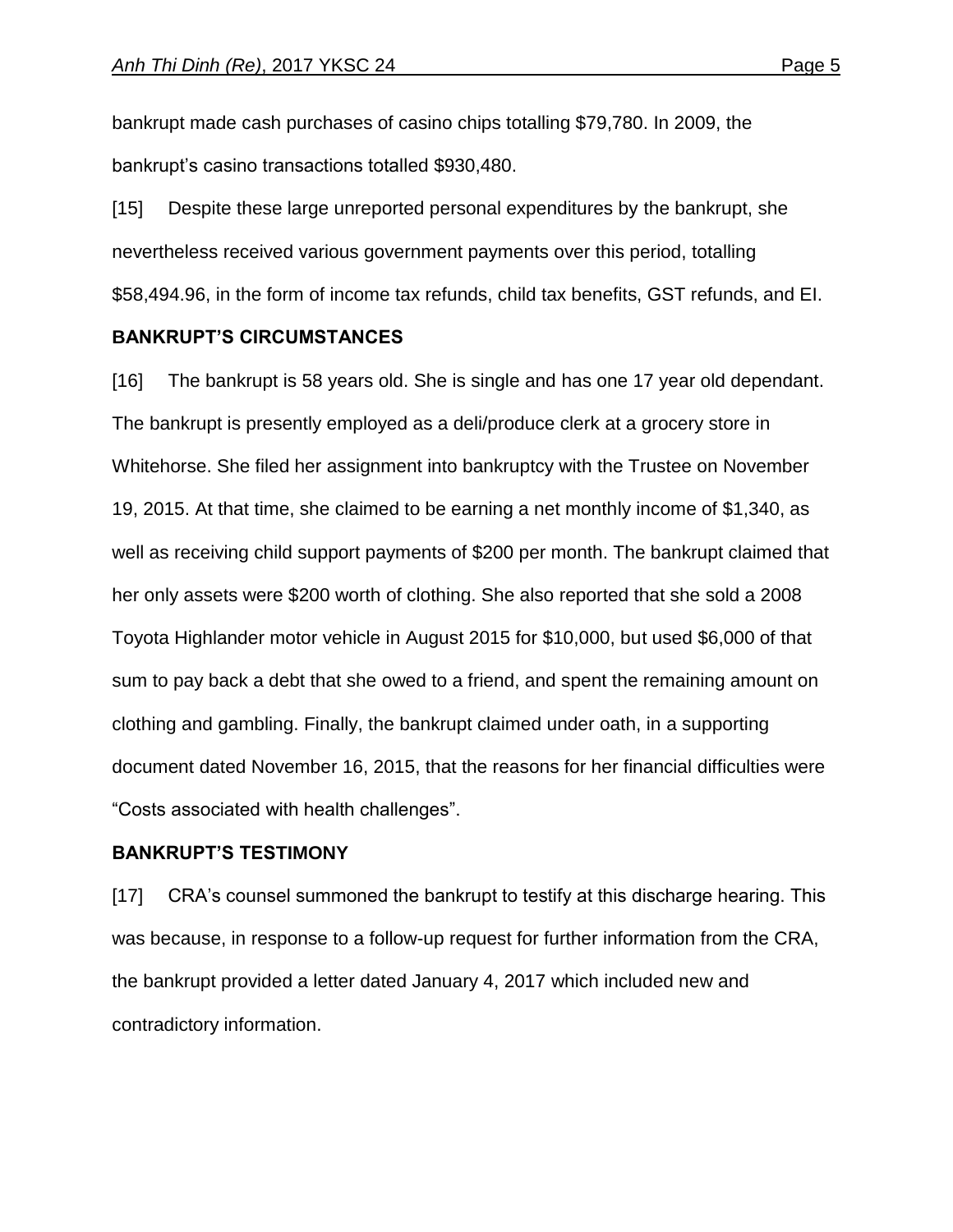[18] Firstly, the CRA had suggested to the bankrupt that she made large cash

purchases of casino chips from 2007 to 2009 exceeding \$1,000,000. The bankrupt

denied this, even though she had failed to raise this issue when she received the audit

report for her review in 2012. In her response, the bankrupt claimed:

…in the casino, I had purchased chips for other people. The people would give me money and ask me to purchase the chips for them and I would give it back to them.

[19] Secondly, contrary to her sworn statement of November 16, 2015 that the reasons for her financial difficulties were "Costs associated with health challenges", the bankrupt said in her letter:

> In response to the cause of my financial difficulty, it is the result of my gambling addiction, not health issues as stated [earlier]. My gambling habits was [as written] the main cause of my financial difficulty. (bankrupt's emphasis)

[20] The bankrupt testified about the first point as follows. She said that when she went to the casinos in Edmonton, she liked to stay until they closed, even if she had lost all her money. The bankrupt said that she would become familiar with people playing at her table by talking to them or by going for a coffee. Although these people were not her friends, she said that they would often loan her various sums of money such as \$2,000, \$3,000, \$5,000, or even \$10,000, often in cash, to buy gambling chips and then to go and gamble elsewhere in the casino for these people. The bankrupt testified that if she won, she would give the money back to the lenders, but said nothing about what the consequences were if she lost. She said there was never any written record of these short-term loans.

[21] The bankrupt provided no independent evidence to support this testimony.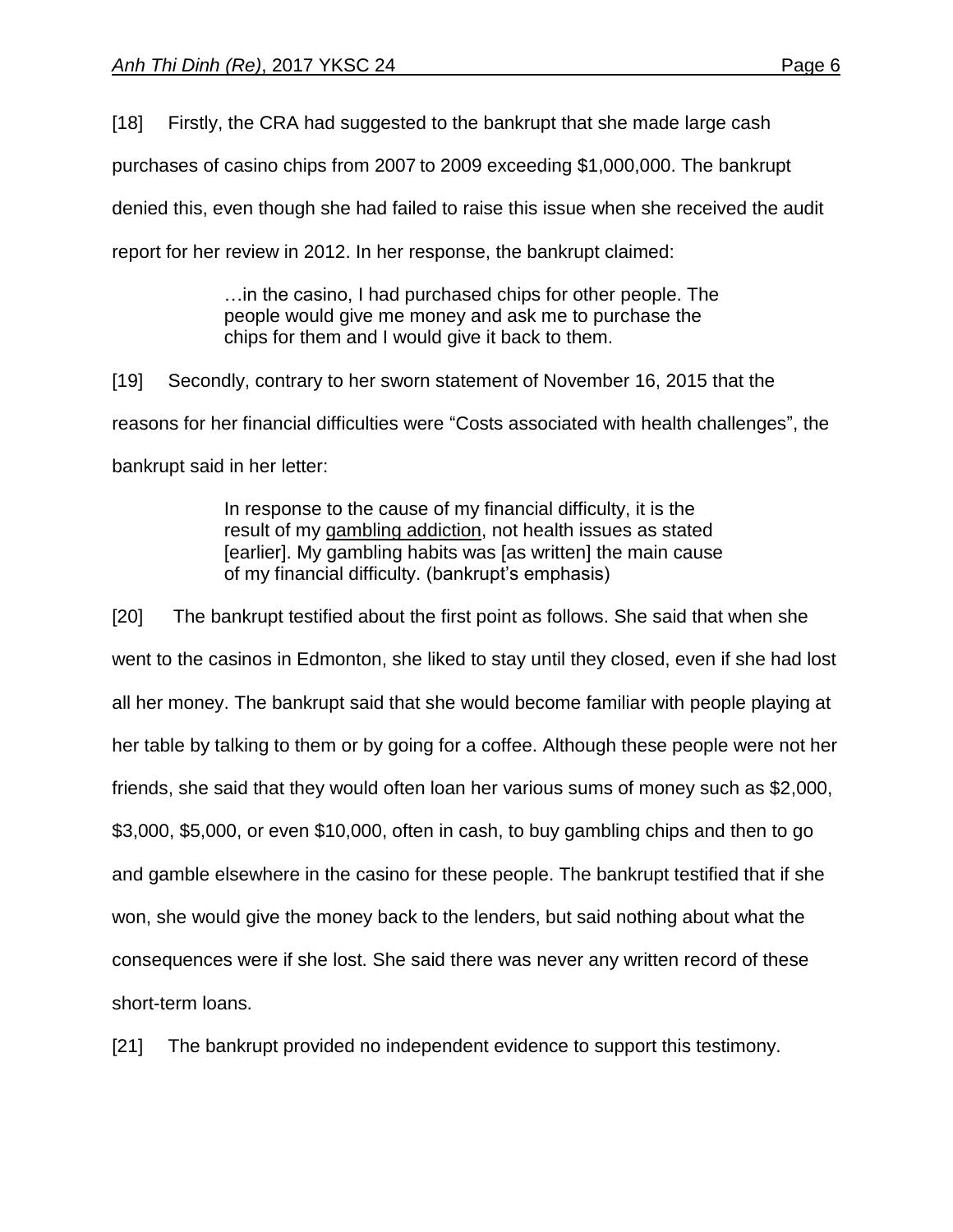[22] I find that the bankrupt is not credible on this point. I am unable to accept that virtual strangers would loan her sums of several thousand dollars at a time, without any written record whatsoever, to allow her to gamble on the lenders' behalf. The lenders would not necessarily know how much the bankrupt had won or lost (of their money) and thus would have no way of knowing whether she was being honest when she repaid winnings to them. It would also have been very easy for the bankrupt to simply walk out of the casino with the lenders' money, seemingly without any consequence. [23] I find that the bankrupt's attempt to introduce this evidence at the eleventh hour is to somehow try to minimize her personal tax responsibility for the income that has been attributed to her by the CRA. Yet, the bankrupt had no explanation for why she failed to provide this evidence when she initially received the draft audit report in 2012. As I stated above, the results of that report are now deemed to be valid and binding upon her.

[24] The bankrupt also testified about the second point dealing with the reasons for her financial difficulties. Again, she had no explanation for why she claimed under oath at the time of her assignment into bankruptcy that these reasons were "Costs associated with health challenges". Rather, she confirmed in her testimony that her problems arose from her gambling addiction. Even though she has never received any counselling for this addiction, she did say that she stopped gambling one or two years ago. When asked if she had the opportunity to gamble in the future, she indicated that she would, but "not too much…five dollars or two dollars…for fun".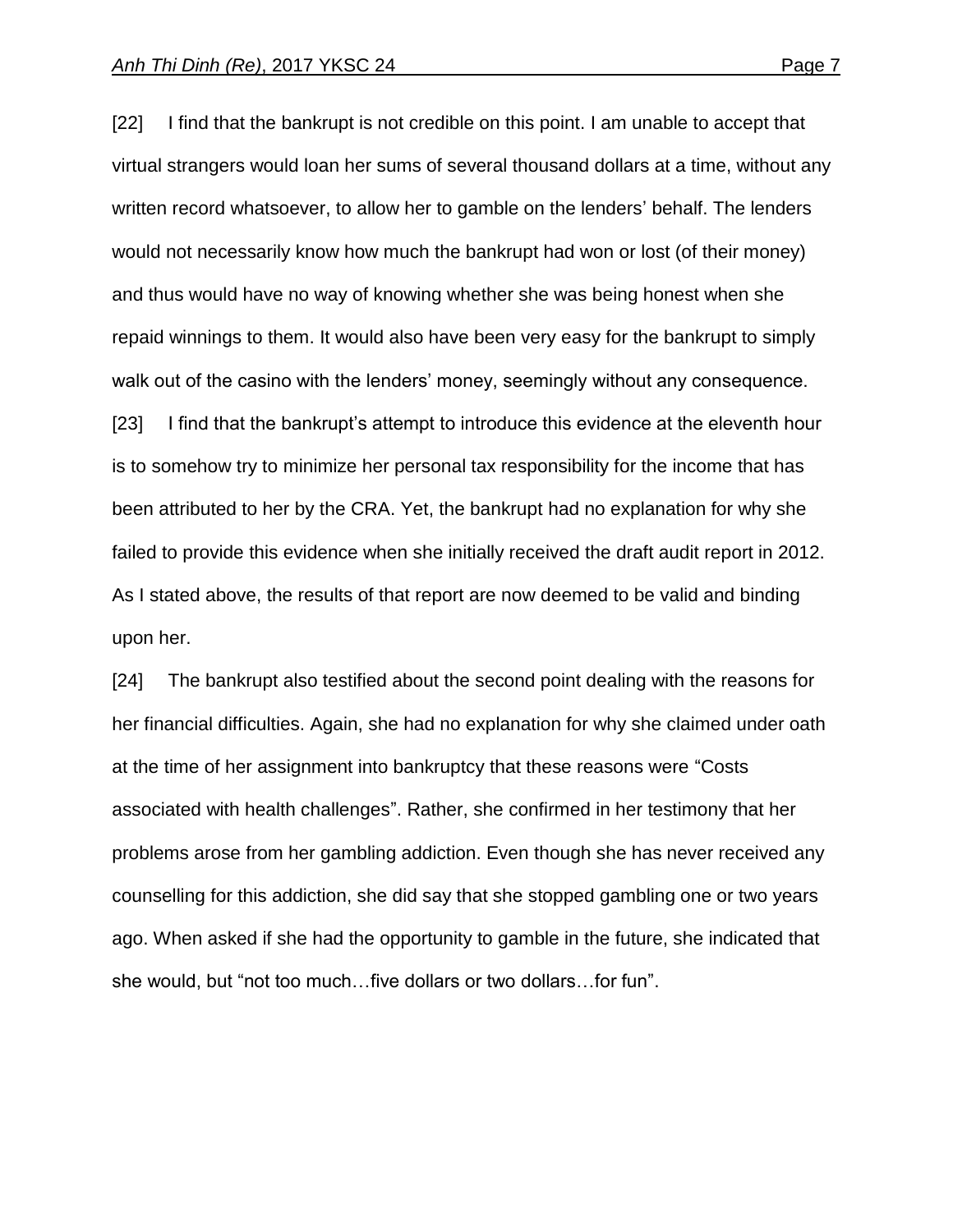[25] On this point, I accept that the bankrupt is a gambling addict and that she should receive treatment for her addiction as a condition of this discharge. Nevertheless, this unexplained change in her evidence further reflects poorly on her credibility.

[26] Before leaving this discussion of the bankrupt's credibility, I also note that when the bankrupt assigned herself into bankruptcy in November 2015, she reported a net

monthly income of only \$1,540, \$200 of which was child support. However, it is

apparent from the actual monthly reports that she submitted to the Trustee following the

assignment that her average income over the following 10 months was \$2,366.05.

Furthermore, at the time of the assignment, the Trustee's agent said that the bankrupt

did not initially report any child support, but later, acknowledged receiving \$200 per

month, when in fact it was determined that the bankrupt was receiving \$300 per month.

# **ANALYSIS**

[27] The relevant principles on an application for a discharge in a bankruptcy were helpfully summarized by Registrar Bouck in *Zinkiew (Re)*, 2004 BCSC 1831, at para. 55:

> 55 A summary of those principles is found in the decision of *Westmore v. McAfee* [\(1988\) 67 C.B.R. \(N.S.\) 209](http://www.lexisnexis.com/ca/legal/search/runRemoteLink.do?A=0.23667960496301987&bct=A&service=citation&risb=21_T25212790768&langcountry=CA&linkInfo=F%23CA%23CBRNS%23vol%2567%25sel1%251988%25page%25209%25year%251988%25sel2%2567%25decisiondate%251988%25) (B.C.C.A.) at 216:

- 1. In considering the question of discharge, the court must have regard not only to the interest of the bankrupt and his creditors, but also to the interests of the public;
- 2. The Legislature has always recognised the interest that the State has in a debtor being released from the overwhelming pressure of his debts, and that it is undesirable that a citizen should be so weighed down by his debts as to be incapable of performing the ordinary duties of citizenship;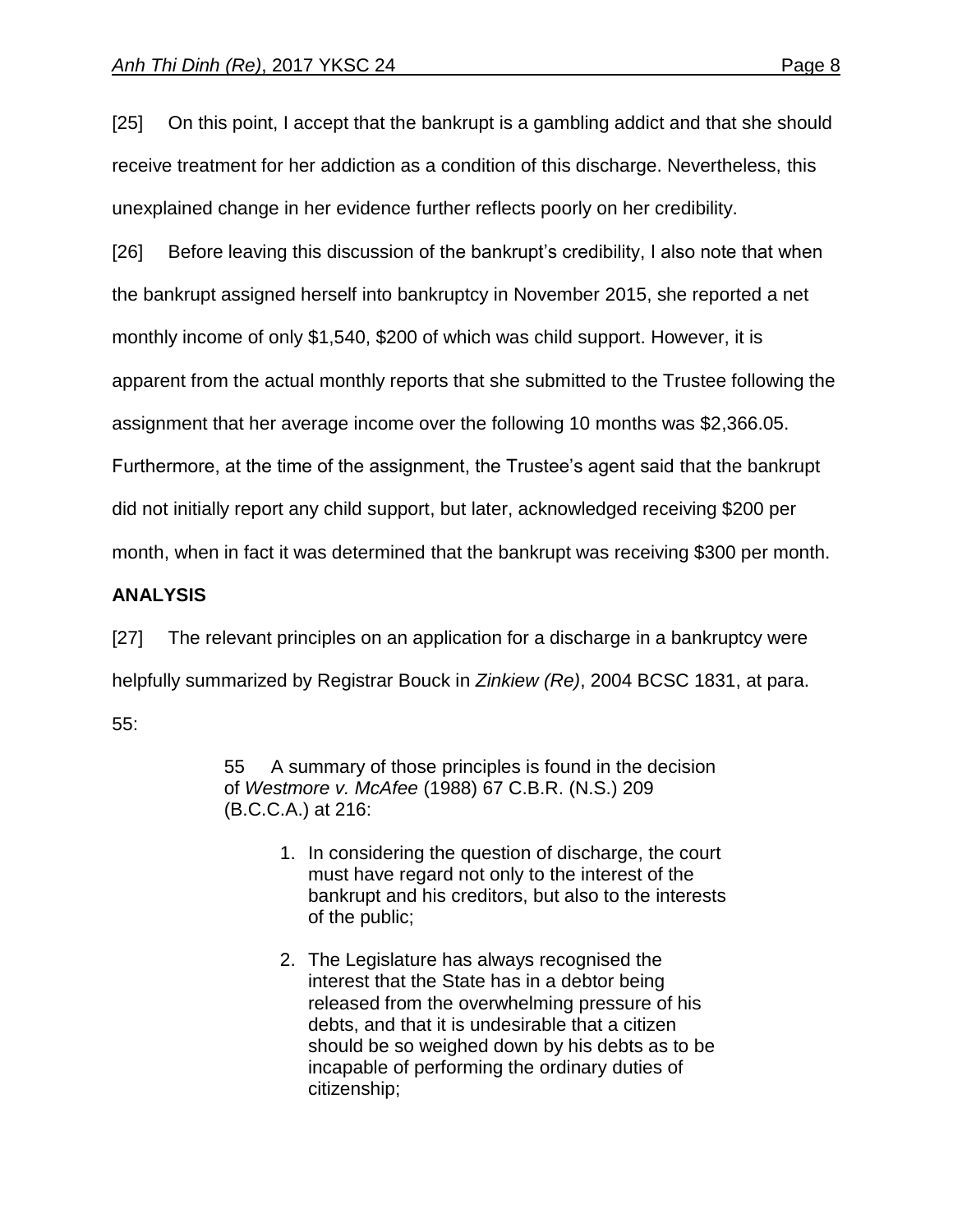- 3. One of the objects of the Bankruptcy Act was to enable an honest debtor, who has been unfortunate in business, to secure a discharge so he might make a new start;
- 4. The bankruptcy courts should not be converted into a sort of clearing house for the liquidation of debts irrespective of the circumstances under which they were created;
- 5. The success or failure of any bankruptcy system depends upon the administration of the discharge provisions of the Act;
- 6. The Court is not to be regarded as a sort of charitable institution;
- 7. It is incumbent upon the court to guard against laxity in granting discharges so as not to offend against commercial morality. It is nevertheless the duty of the Court to administer the Bankruptcy Act in such a way as to assist honest debtors who have been unfortunate;
- 8. The discharge is not a matter of right.
- [28] Master Keighley, in *Bowen (Re)*, 2015 BCSC 502, at para. 32, reframed these

principles as follows:

…

- (a) the purpose of the Act is remedial in nature, to assist well-intentioned but unfortunate debtors to discharge their debts and carry on as useful citizens;
- (b) a discharge is a privilege that is earned, not a right, and an application for discharge can be refused, issued conditionally, or suspended;
- (c) in exercising its discretion, the court should balance the interest of the creditors in being paid, the interest of rehabilitation of the bankrupt, and the integrity of the bankruptcy process and the public's perception of it;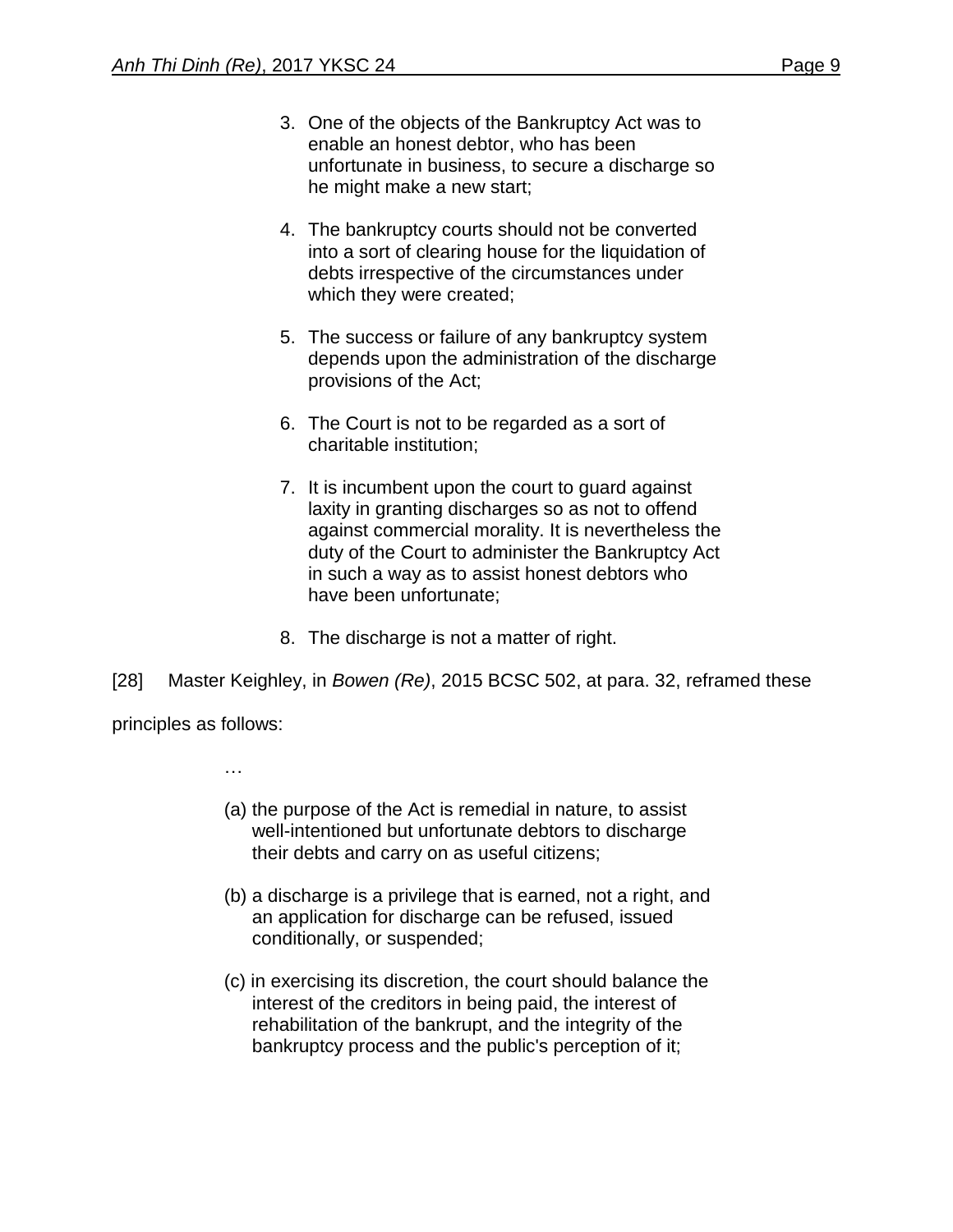- (d) the court looks to see that the bankrupt has learned from the bankruptcy process and has modified his behaviours to ensure that the same problems won't reoccur;
- (e) with repeat bankrupts or bankrupts who are illintentioned, dishonest, indifferent, or misleading, the purpose of the Act shifts toward the protection of society, the upholding of the integrity of the Act, and the sanctioning of inappropriate behaviour; and
- (f) depending on the circumstances, the conditions of discharge could involve the imposition of conditions for the payment of funds to the bankrupt's estate, even where there is no apparent ability to make payments. (my emphasis)

[29] In *Cromarty (Re)*, 2015 YKSC 28, Veale J. of this Court noted that it is an

aggravating circumstance when a tax debtor's debt is virtually all tax-related, and that

censure and deterrence should be considered, particularly if the debtor has ignored his

or her income tax obligations for a long period of time:

10 While Mr. Cromarty is not a personal income tax debtor as that term is defined in s. 172.1(1), the fact that his debt is virtually all tax-related is nonetheless aggravating. As noted in *Van Eeuwen (Re),* [2013 BCSC 26,](http://www.lexisnexis.com/ca/legal/search/runRemoteLink.do?A=0.0799572041414277&bct=A&service=citation&risb=21_T25212836150&langcountry=CA&linkInfo=F%23CA%23BCSC%23sel1%252013%25year%252013%25decisiondate%252013%25onum%2526%25) the failure to pay taxes while receiving an income is not a case of "cannot" but of "will not". His persistent failure to pay income tax while earning a significant income is conduct that deserves censure. Quite apart from the interests of the CRA creditor, there is a significant public interest in ensuring that everyone pulls their weight in the operation of public services. Also see *McRudden (Re),* [2014 BCSC 217.](http://www.lexisnexis.com/ca/legal/search/runRemoteLink.do?A=0.744595376076176&bct=A&service=citation&risb=21_T25212836150&langcountry=CA&linkInfo=F%23CA%23BCSC%23sel1%252014%25year%252014%25decisiondate%252014%25onum%25217%25)

…

13 Deterrence is a significant consideration in a tax-driven bankruptcy, although each case should be determined on its own circumstances and with regard to the interests of the creditor, the public and the bankrupt. I accept the CRA's submission that Mr. Cromarty is not an "honest and unfortunate" debtor in the sense that he is not a victim of circumstance and he simply ignored his income tax obligations for at least a decade. Mr. Cromarty is the author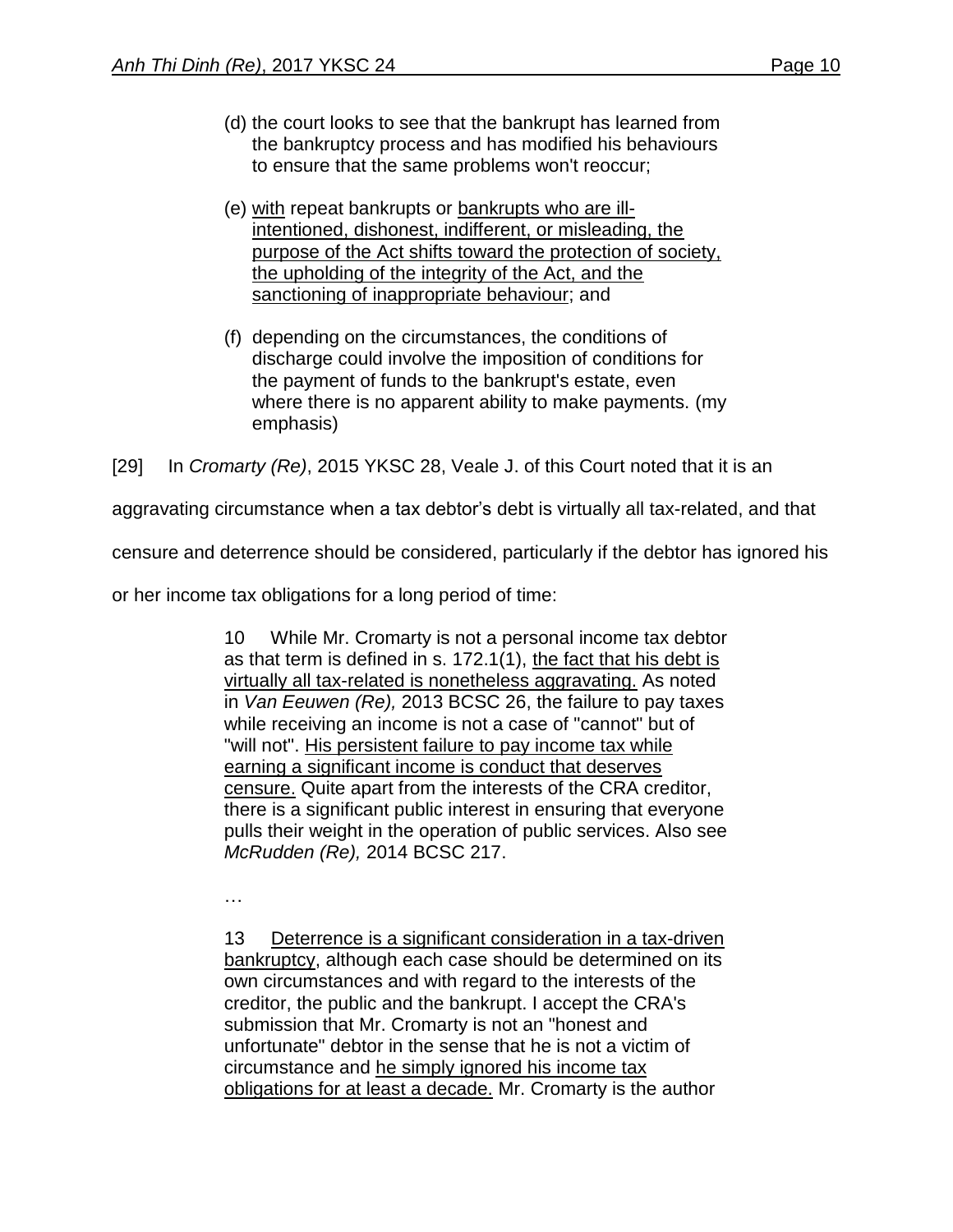of his own circumstances. But, given that this is his first bankruptcy, he should also be given the chance to rehabilitate himself. (my emphasis)

[30] Master Funduk, in *Emmerton (Re)* (1995), 163 A.R. 393 (Q.B.), stated that the

failure to pay income tax on income as it is earned is "misconduct".

[31] The submission of the CRA's counsel that the bankrupt repay 20% of the overall

tax debt is based upon the approach commonly applied in British Columbia, as opposed

to the approach in Ontario which focuses on the bankrupt's ability to pay. In this regard

she referred to *Wagner (Re)*, unreported, Vernon B52887, a decision of Master Baker of

the British Columbia Supreme Court, where he stated:

[16] The argument is made that this court should follow, essentially, the Ontario line of cases which, if I have it right, basically look to a party's ability to pay and fixes a condition in relation to their income or income-earning ability. Mr. Levine certainly takes a different tack and says those cases simply do not apply in British Columbia where the approach is to measure the tax debt itself and to factor a percentage and that there is a range, and I agree with him in this respect, that the B.C. cases reflect a range of 20 percent to 70 percent depending on the circumstances of the individual. (my emphasis)

[32] This approach was also followed by Veale J. in *Cromarty (Re)*, cited above, and by me in *Yen Ngoc Tran (Re)*, 2016 YKSC 70.

[33] If I order a conditional discharge, the bankrupt's Estate will remain open, and the

Trustee will still be responsible for administering it. Accordingly, the Trustee will

continue to charge the bankrupt a fee for their services, which is based upon a tariff.

[34] The Trustee and CRA's counsel are agreeable to the \$196,565.41 being repaid

at the rate of \$200 a month, together with any GST or other tax refunds received by the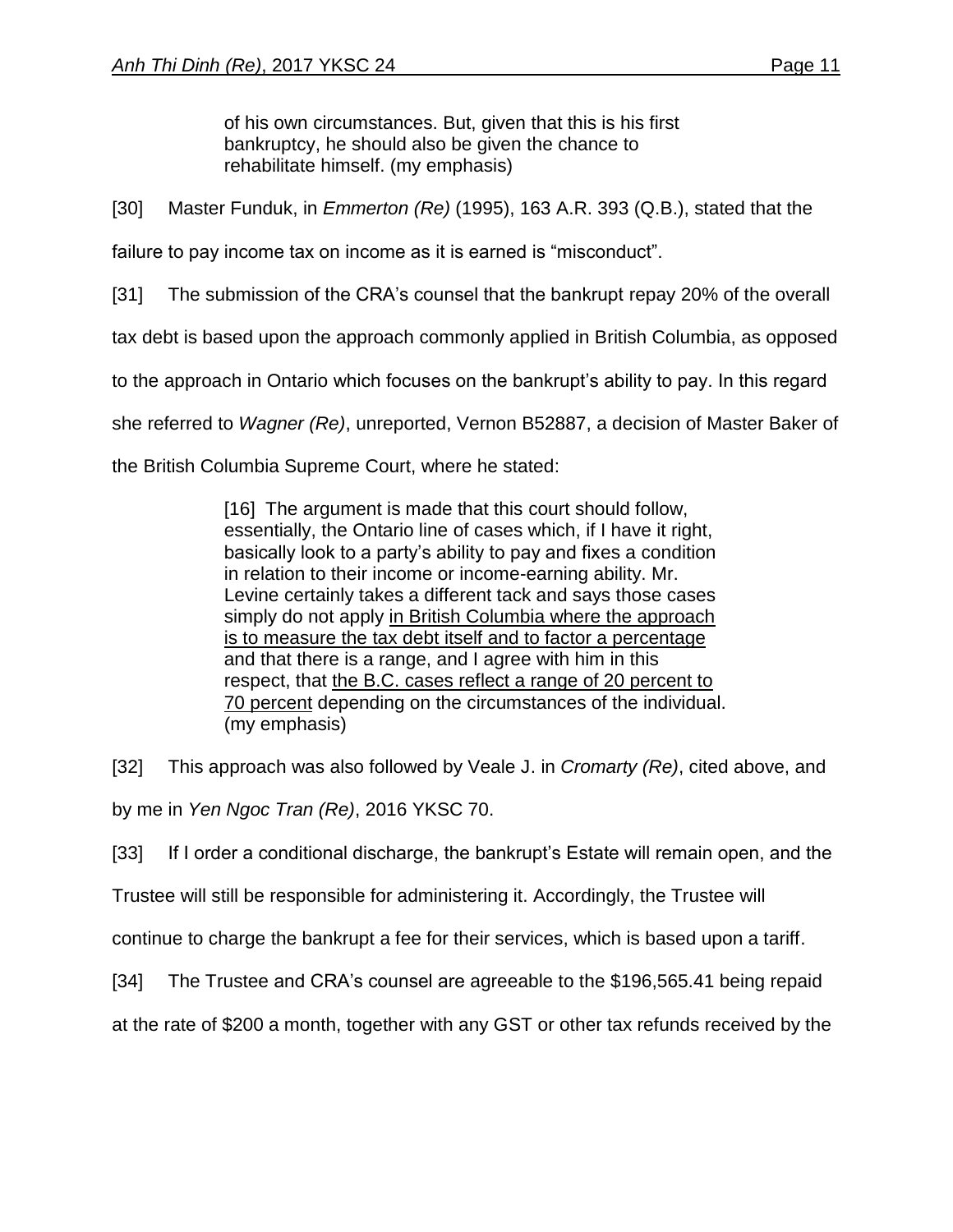bankrupt going forward. The bankruptcy will continue at this rate until the \$196,565.41 is repaid or there is an application made to vary the conditions.

[35] I will now turn to the four factors which I must consider under s. 172.1(4) of the *B.I.A.*

## **(a)** *The circumstances of the bankrupt at the time the personal income tax debt was incurred.*

[36] The bankrupt's personal income tax debt was incurred over the period from 2007 to 2009. In 2007, the bankrupt reported total income of just over \$16,000, all of which was from EI. However, she also had unaccounted for personal expenditures of approximately \$73,500 that year, including just over \$4,700 in airfare alone. In 2008, she reported income of approximately \$13,300, but had unaccounted for personal expenditures of just over \$172,000. Finally, in 2009, she reported income of about \$24,500, including \$13,840 from EI. Yet, her unaccounted for personal expenditures that year exceeded \$1 million, including over \$7,200 in airfare. This indicates that the bankrupt was living a relatively lavish lifestyle, while failing to report her actual income by several orders of magnitude. What is even worse is that, all the while, the bankrupt was also receiving government benefits totalling about \$58,500 over the three years. [37] Before leaving this point, I also want to observe that the audit report shows that

the bankrupt purchased the 2008 Toyota Highlander in that year for about \$43,990. Approximately \$31,900 of that purchase price was financed, meaning that she must have made a down payment of just over \$12,000. However, this all occurred during a year in which the bankrupt claimed to have only earned about \$13,300 in total.

## **(b)** *The efforts, if any, made by the bankrupt to pay the personal income tax debt.*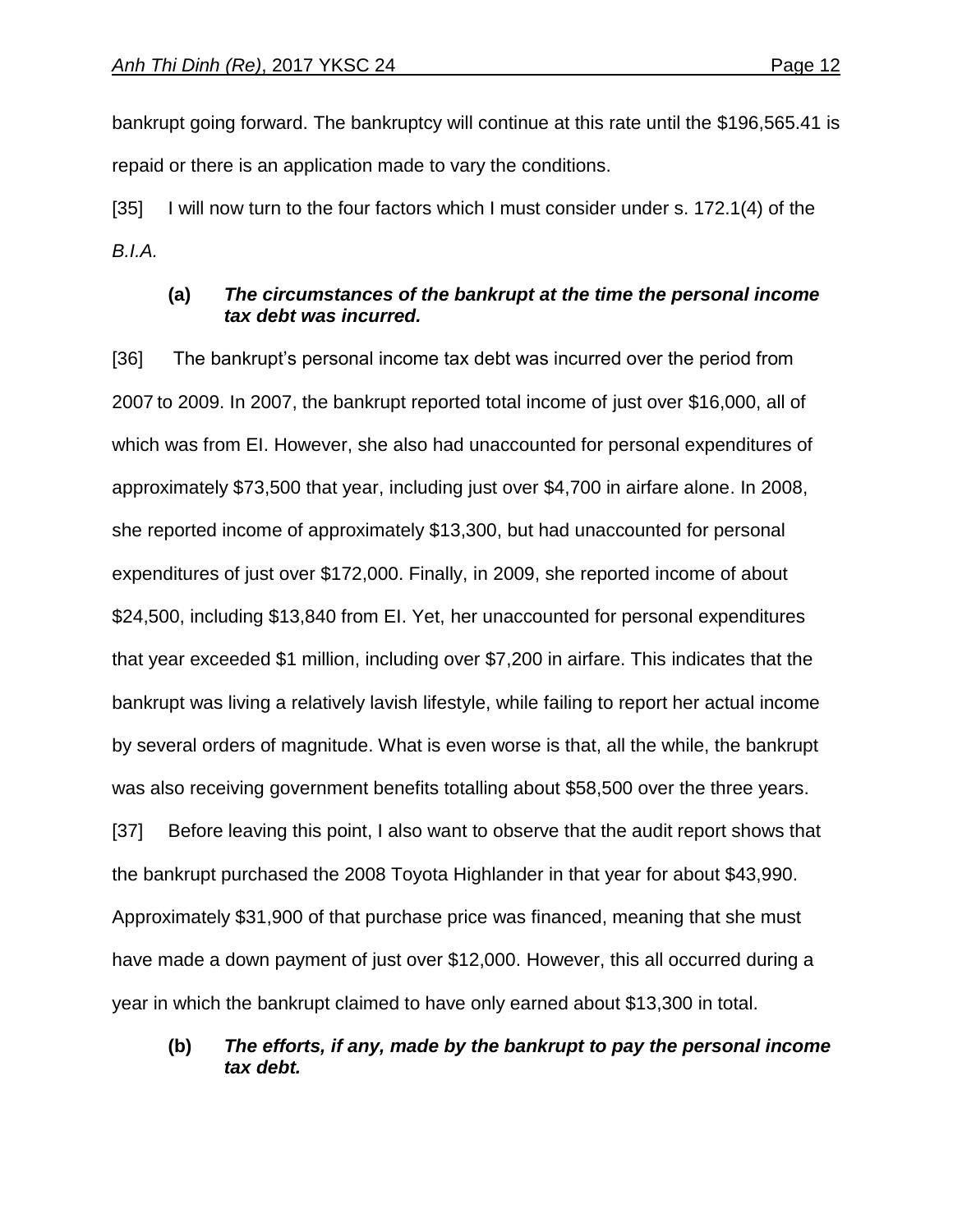[38] There is no evidence that the bankrupt made any efforts whatsoever to pay the personal income tax debt.

## **(c)** *Whether the bankrupt made payments in respect of other debts while failing to make reasonable efforts to pay the personal income tax debt.*

[39] When the bankrupt completed her assignment into bankruptcy in November 2015, she was asked whether she had sold or disposed of any of her property in the previous 12 months. She answered yes to that question, by explaining that in August 2015, she sold the 2008 Toyota Highlander for \$10,000. Of that sum, she said that she paid \$6,000 to a friend to whom she owed a debt, and spent the remaining \$4,000 on clothing and gambling.

# **(d)** *The bankrupt's financial prospects for future.*

[40] The bankrupt is 58 years old and, depending on when she decides to retire, it is reasonable to expect that she has at least 10 further working years in her future. She appears to be in good health and is presently employed on what I understand to be a full-time basis, where she earned an average of \$2,366.05 monthly, over the period from November 2015 to July 2016. According to the record, the bankrupt made payments to the Trustee over this same period averaging \$222.22 per month. It is also reasonable to expect that her 17 year old dependent may soon become an independent adult, which would reduce the bankrupt's monthly expenses.

[41] Therefore, it is reasonable to expect that the bankrupt will have the ability to make the sought-after \$200 monthly payments, or even more, for some time to come.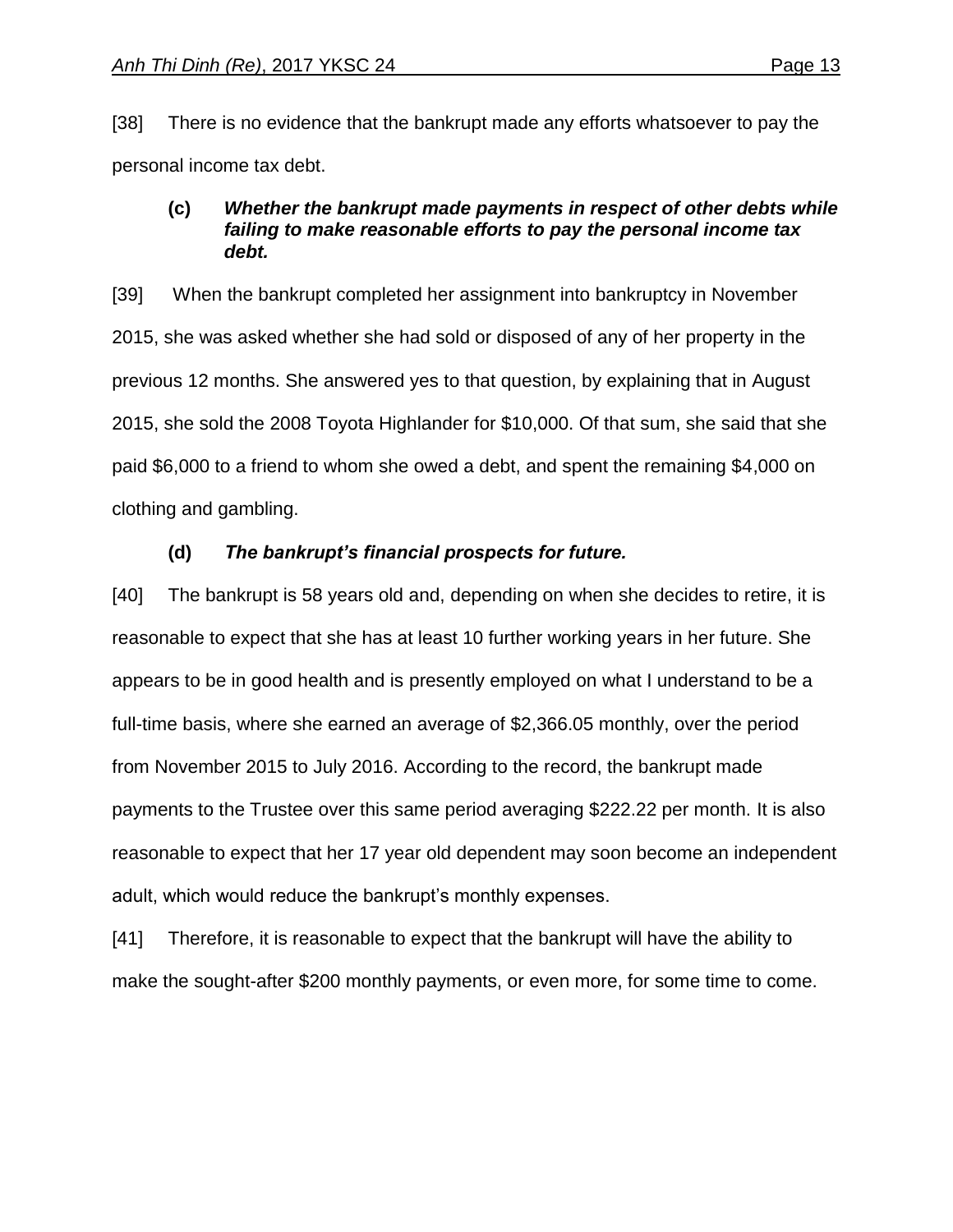## **CONCLUSION**

[42] Under-reporting of income falls in the same category as tax evasion or tax avoidance and general deterrence should be emphasized in deciding what conditions to impose for a discharge: See *Copp (Re)*, 2015 BCSC 558, at paras. 50 and 52; and *Cromarty (Re*), cited above. Further, with bankrupts who are ill-intentioned, dishonest, indifferent, or misleading, the purpose of the *B.I.A*. shifts from being remedial toward the protection of society and the sanctioning of inappropriate behaviour: *Bowen (Re),* cited above*,* at para. 32. For the reasons given above, I am satisfied that the bankrupt falls into this category and should be sanctioned by being required to repay \$196,565.41 to the Estate. I note here that the CRA has taken the position that the bankrupt should only be required to pay 20% of the total tax debt, which is at the bottom end of the range of 20% to 70% from the cases in British Columbia.

[43] Accordingly, pursuant to s. 172.1(3)(c) of the *B.I.A.*, Ms. Dinh will be discharged conditionally, subject to the following terms:

- 1) she will repay the Estate the sum of \$196,565.41 (the "debt");
- 2) the debt will be repaid at the rate of \$200 per month, plus any GST or other tax refunds received by the bankrupt going forward, with all such payments be made to the Trustee;
- 3) the bankrupt may repay the debt by making larger monthly payments, or by paying other lump sums, if she is able to do so, without any penalty;
- 4) the bankruptcy will continue until the \$196,565.41 is repaid in full;